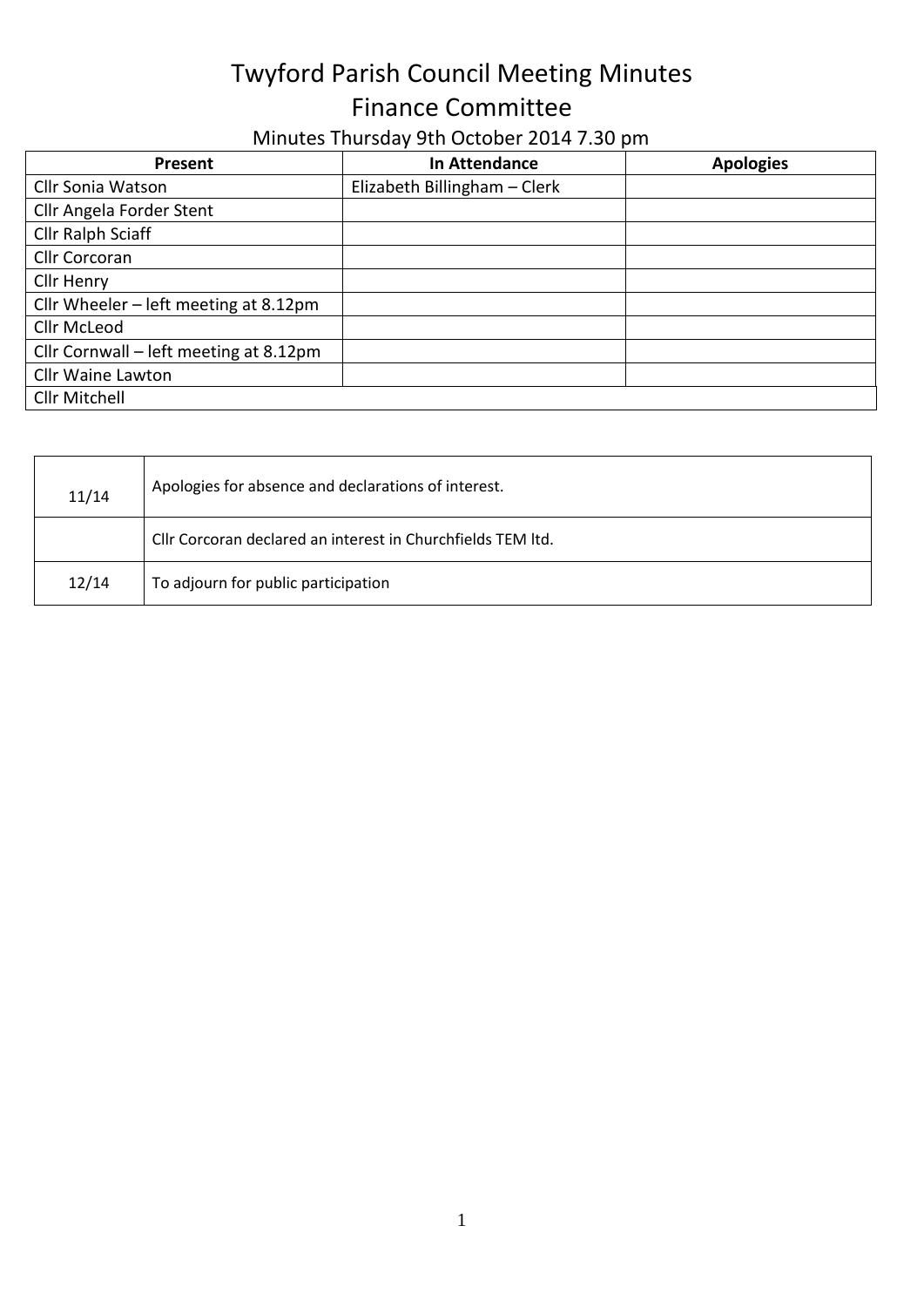|       | Consider and decide on TEM Ltd's request that TPC take a five year lease on the meadow. (This<br>item is a Full Council item)                                                |
|-------|------------------------------------------------------------------------------------------------------------------------------------------------------------------------------|
|       | Mr A Coates noted: The land will be handed over to Twyford Parish Council. There will not be a<br>requirement to decide by 21st October.                                     |
|       | Feel that more details are needed relating to the grants.                                                                                                                    |
|       | Cllr Wheeler and Cllr Cornwall left the meeting - 8.12pm                                                                                                                     |
|       | Grants cannot be received for an area under 5 acres.                                                                                                                         |
|       | Land was purchased to keep land in existing state for the village. 65 villagers bought it for £80,000                                                                        |
|       | Charitable objectives but administratively run as a business but to assure a permanent pasture.                                                                              |
|       | Grant currently shared with Berry Meadows etc. If the council declines lease then lease might be<br>arranged with another body so stewardship might change.                  |
|       | Income from SPS and Stewardship grant.                                                                                                                                       |
|       | Lease proposal the TIWM will bear any financial risk and all maintenance. Anticipated costs: Fence will<br>cost £7-8000                                                      |
| 13/14 | Draft leases - SPS payments Three different lease options. Risk of maintenance with the company.                                                                             |
|       | Concern over a precedent it sets over other areas privately owned. TPC would have to discuss in detail<br>all decisions and this would be a unique and independent decision. |
|       | The intention would be to continue after the 5 year lease.                                                                                                                   |
|       | Cllr Mitchell left the meeting $-8.23$ pm                                                                                                                                    |
|       | Shareholders are being asked to donate shares in Wills to the HIWT.                                                                                                          |
|       | Concern over what might happen after five years and ownership.                                                                                                               |
|       | The intention would be that it would not cause any expenditure to the Parish Council.                                                                                        |
|       | Stewardship – Company Berry Meadow and Meads – shared by formula                                                                                                             |
|       | SPS - Claim for Water Meads and Berry Meadow - Clerk (Churchfields currently do this separately.)                                                                            |
|       | Legal costs for the lease will be paid by the company.                                                                                                                       |
|       | Will it affect the councils own claim - advise would be sought. ACTION Mr Coates                                                                                             |
|       | RESOLVED Support in principle the company on the basis the TPC would not be exposed to the risk of<br>expenditure on the field. The Council would seek clarity.              |
|       | To continue with Finance committee meeting.                                                                                                                                  |
| 14/14 | To approve the Minutes of the meeting held on 12 <sup>th</sup> June 2014                                                                                                     |
|       | RESOLVED to agree                                                                                                                                                            |
| 15/14 | Matters arising from these minutes (not on the agenda)                                                                                                                       |
|       | On agenda                                                                                                                                                                    |
| 16/14 | To accept the Audit from the BDO and note that there were no comments on the audit for 2013/14                                                                               |
|       | RESOLVED to accept the Audit and note there were no comments.                                                                                                                |
| 17/14 | To accept the half yearly accounts review                                                                                                                                    |